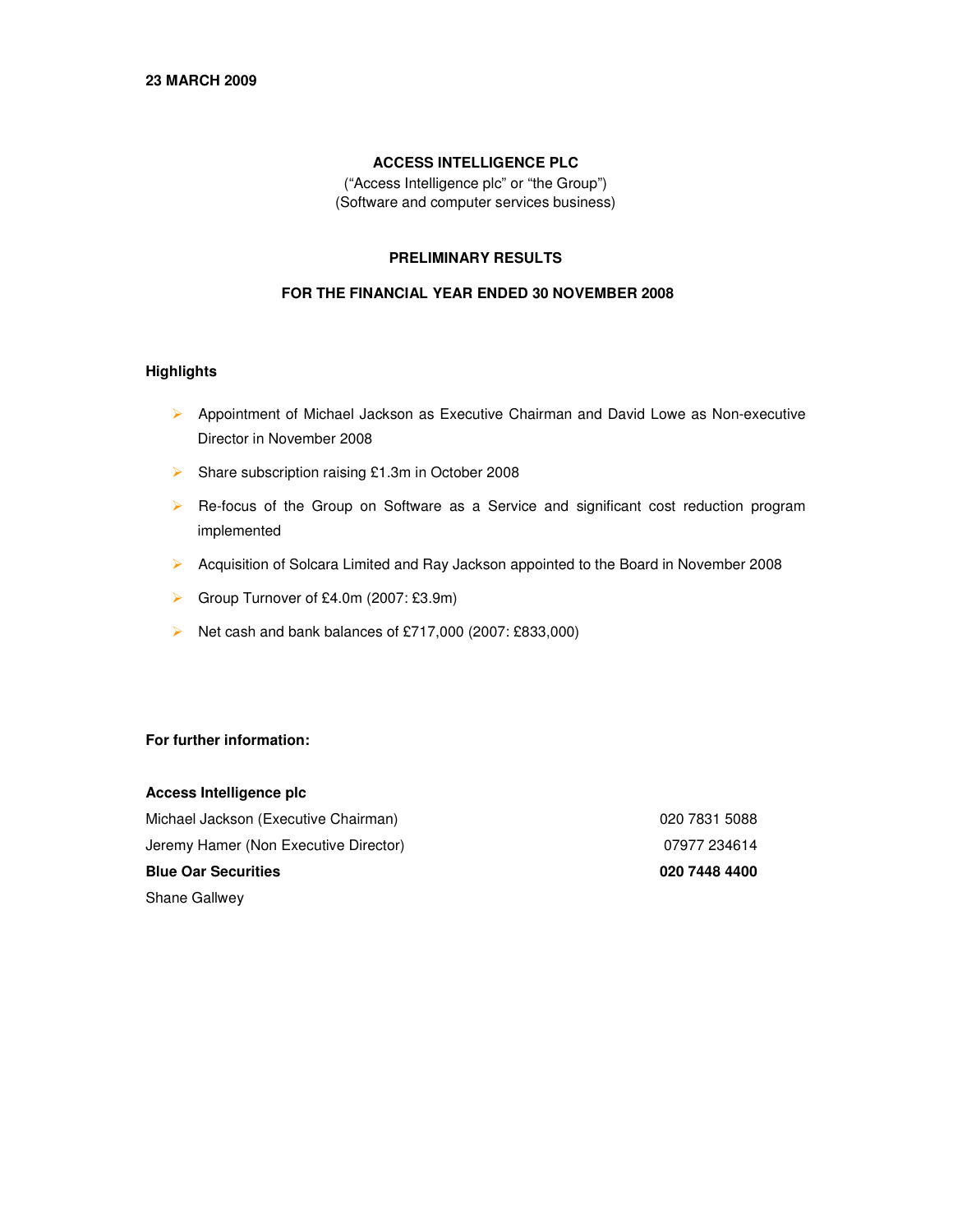### **ACCESS INTELLIGENCE PLC**

("Access Intelligence plc" or "the Group") (Software and computer services business)

### **PRELIMINARY RESULTS**

### **FOR THE FINANCIAL YEAR ENDED 30 NOVEMBER 2008**

## **CHAIRMAN'S STATEMENT**

We are pleased to present our results for the year to 30 November 2008. This has been a year of change for Access Intelligence. In the fourth quarter new equity was raised, new Directors appointed and two Executive Directors left the Company. The new Board has refined the strategy; there has also been a major initiative on sales and, a tough review of costs and a strengthening of the Balance Sheet.

### *Results*

Group turnover from continuing activities was £3,967,000 (2007: £3,897,000) The operating loss before impairment on intangible assets and non-recurring expenses was £655,000 (2007: profit £44,000) and the loss attributable to shareholders was £5,876,000 (2007: £92,000).The basic loss per share from continuing operations is 3.59p (2007: 0.04p - loss). The Group has net cash and bank balances of £717,000 (2007: £833,000).

The group acquired Solcara Ltd in November 2008 for £750,000 in cash from ArgentVive Plc, who had acquired Solcara in December 2007 for £4.5m. This represented a historic revenue multiple of 0.5x. Its founder Ray Jackson joins the Board as a Non-Executive Director.

The Directors are not recommending the payment of an ordinary dividend

### *Strategy*

At the interims the Group announced that it was intending to sell all its non-software as a service (SaaS) businesses including Willow Starcom, Wired-Gov and The Marketing Guild. Despite considerable interest and after the completion of extensive due diligence, only the sale of The Marketing Guild was completed. The new Board has decided not to sell Willow Starcom and Wired-Gov. These two companies are profitable with strong recurring revenues, and Willow Starcom's balance sheet reflects its enviable status as a strong cash generator.

The Board intends to develop Access Intelligence further, with an emphasis on recurring revenues. Our product portfolio offers a strong bedrock on which to build a dynamic and competitive Softwareas-a-Service proposition, providing us with sustainable profitability and long term value.

### *Operations*

### *Software as a Service*

Due North has started to see the rewards of its investment in sales pipeline management and marketing at the beginning of the year. Recurring revenues have reached £55,000 per month and it continues to make steady progress in the local authority and emergency service sector in particular. The year has also seen a major upgrading of our core product suite. The company is profitable and with lower costs in 2009 should deliver increased profits.

Since its acquisition in November 2008, Solcara's performance has been closely monitored and its cost base considerably reduced. We are pleased to report that the business is performing in line with expectations and that its experienced management team is proving to be an asset to the Group. Recurring revenues have reached £70,000 per month with a continued emphasis on SaaS delivery. The Company offers a diverse product portfolio with a blue chip client base covering the legal sector, industrial companies, Government Departments, Local Authorities and Police Forces. We are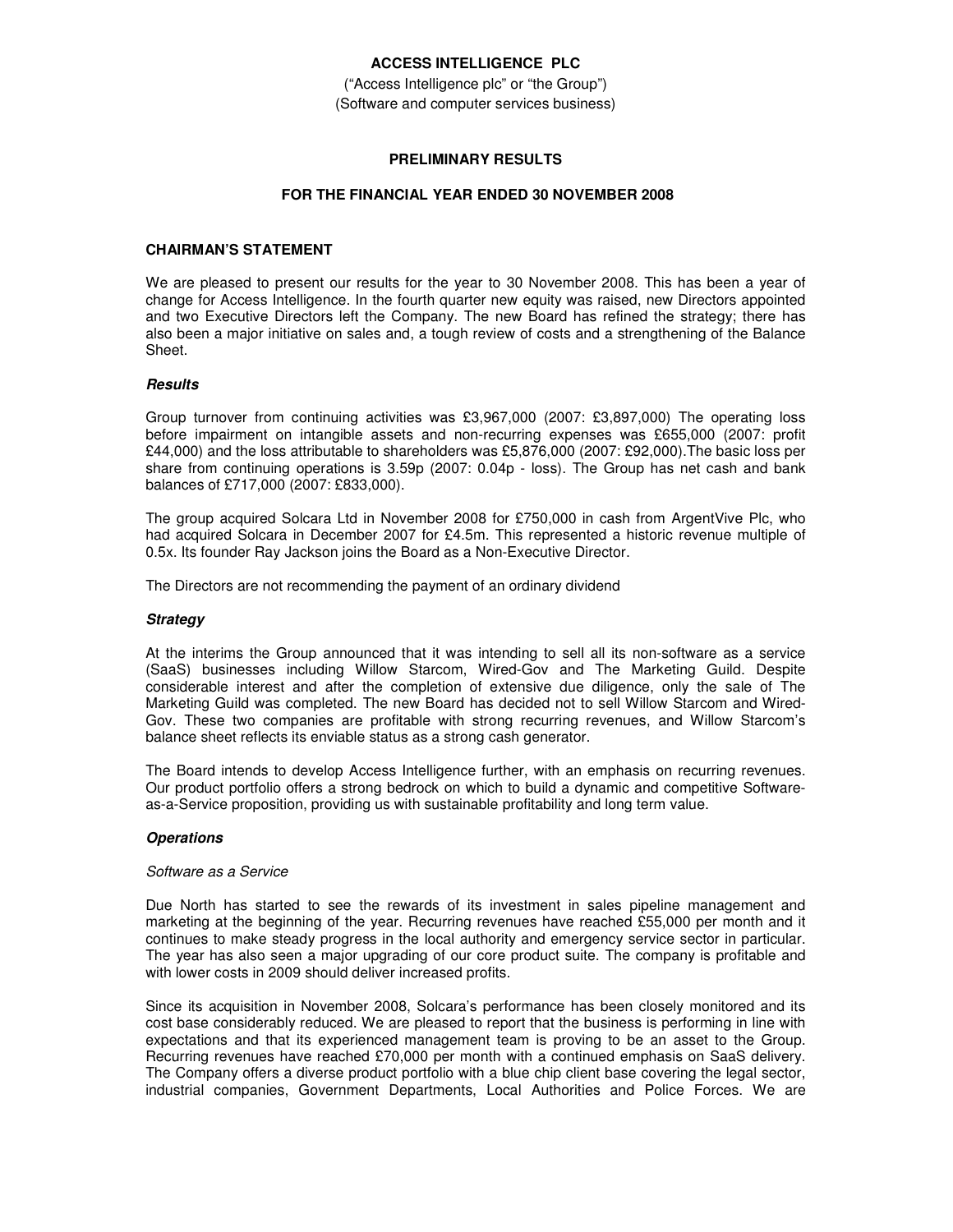enthusiastic about the potential customer cross-selling opportunities between Solcara and the other Group companies, particularly Due North and Wired Gov.

MS2M failed to make any major new sales during 2008 although a significant opportunity remained tantalisingly close. Selling into the banking sector over the last 12 months has been very difficult, however increased regulation in the financial services sector for compliance should provide further opportunities. MS2M has recently been rewarded with a major deal at the Royal Bank of Scotland. I would expect this to have a favourable effect on cash flow by the end of Q209.

#### *Data Management*

Willow Starcom had a difficult year. It failed in the first half of the year to deliver sales growth, despite considerable investment in the sales team. The due diligence process through the summer was a distraction. It is to the credit of the management team that the change of policy has lead to a refocused sales effort and reductions in costs. The focus is now on outsourced IT maintenance and support services and recurring revenues now exceed £110,000 per month. The business returned to profit in the 4th quarter and this has been maintained in the current year.

#### *Other*

Wired-Gov made a small profit in 2008 although sales fell slightly as sponsorship proved a difficult sell. Costs have been considerably reduced, and the Company has the potential to add value to other Group subsidiaries, in particular the newly acquired Solcara.

#### *Directors and Staff*

I would like to thank Brendan Austin, Colin Davies and Ian Savage for their individual contributions to the Group over many years. They have left the Board during the last year.

The staff have endured many changes during the year. I would like to thank them for their resilience and resolve all of which have added to my optimism for the future.

#### *Outlook*

Access Intelligence Plc is in a stronger position than it was 12 months ago; new equity investment, a strengthened Board and a refocused strategy are combining with an increased enthusiasm of the executives of the business. Costs are under close control and will remain so. The Company is profitable and we have significant opportunities available to us during the year.

On behalf of Access Intelligence's Board and management, I would like to thank you for your ongoing support.

*Michael Jackson Chairman*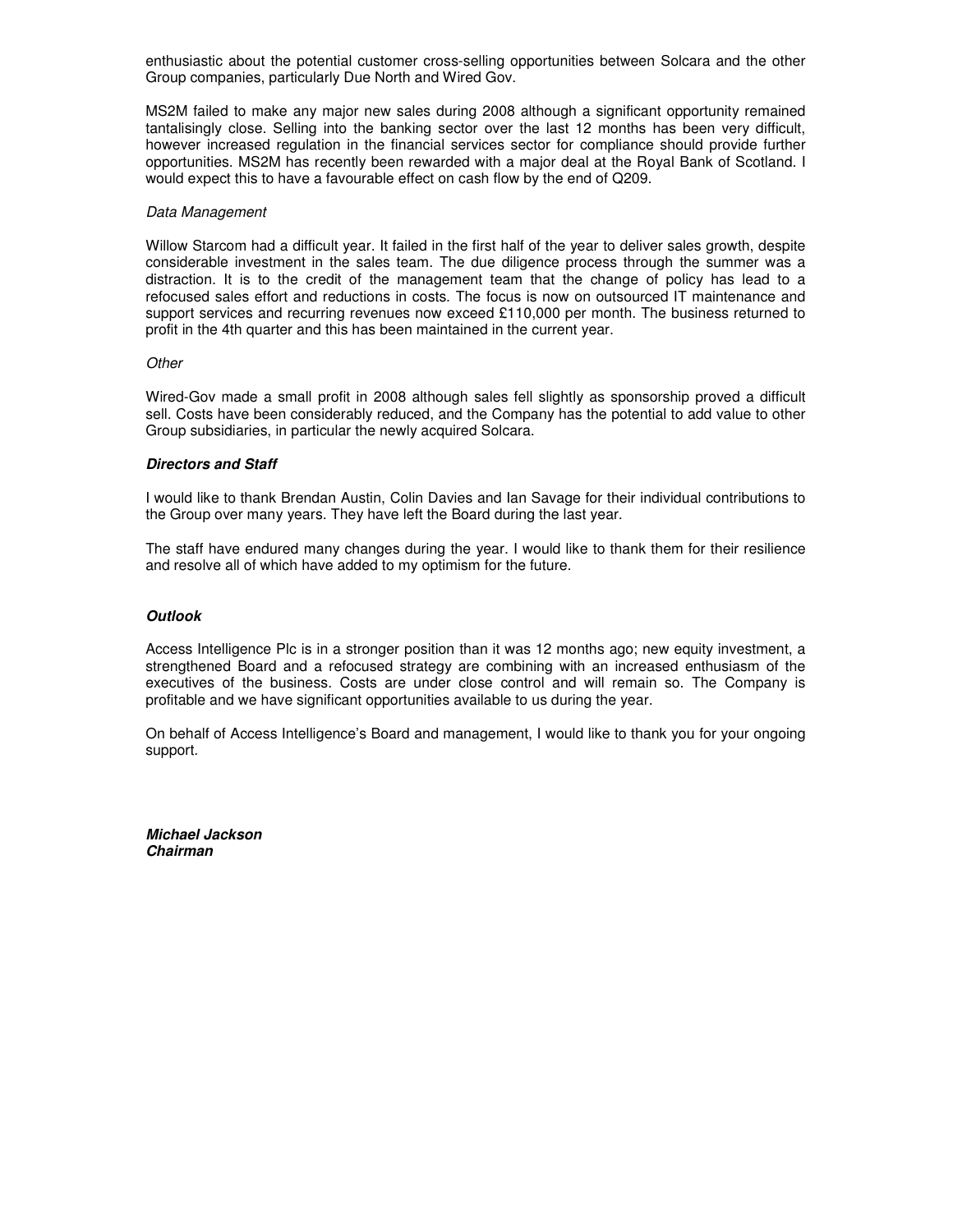## **CONSOLIDATED INCOME STATEMENT YEAR ENDED 30 NOVEMBER 2008**

|                                                                                                   |               |                                    | As restated        |
|---------------------------------------------------------------------------------------------------|---------------|------------------------------------|--------------------|
|                                                                                                   | <b>Note</b>   | 2008<br>£'000                      | 2007<br>£'000      |
| <b>Turnover - continuing operations</b>                                                           | $\mathbf{2}$  | 3,967                              | 3,897              |
| Cost of sales                                                                                     |               | (2, 146)                           | (1,869)            |
| <b>Gross profit</b>                                                                               |               | 1,821                              | 2,028              |
| Administrative expenses                                                                           |               | (2, 476)                           | (1,984)            |
| Impairment of goodwill<br>Impairment of capitalised development costs<br>Non - recurring expenses | 11<br>11<br>3 | (655)<br>(2,950)<br>(532)<br>(256) | 44<br>(126)        |
| <b>Operating loss</b>                                                                             | 4             | (4, 393)                           | (82)               |
| Financial income<br>Financial expense                                                             | 5<br>6        | 17<br>(7)                          | 19<br>(12)         |
| Loss before taxation                                                                              |               | (4,383)                            | (75)               |
| Income tax credit                                                                                 |               | 258                                | 31                 |
| Loss for the year from continuing operations<br>Loss for the year from discontinued operations    |               | (4, 125)                           | (44)               |
| net of income tax credit                                                                          | 7             | (1,751)                            | (48)               |
| Loss for the year all attributable to equity<br>shareholders of the company                       |               | (5,876)                            | (92)               |
| <b>Earnings per share</b>                                                                         |               |                                    |                    |
| Basic loss per share<br>Diluted loss per share                                                    | 9<br>9        | (5.11)p<br>(4.05)p                 | (0.08)p<br>(0.08)p |
| <b>Continuing operations</b>                                                                      |               |                                    |                    |
| Basic loss per share<br>Diluted loss per share                                                    | 9<br>9        | (3.59)p<br>(2.84)p                 | (0.04)p<br>(0.04)p |
| <b>Discontinued operations</b><br>Basic loss per share                                            |               |                                    |                    |
| Diluted loss per share                                                                            | 9<br>9        | (1.52)p<br>(1.21)p                 | (0.04)p<br>(0.04)p |

The group has no recognised gains or losses other than the results for the year as set out above.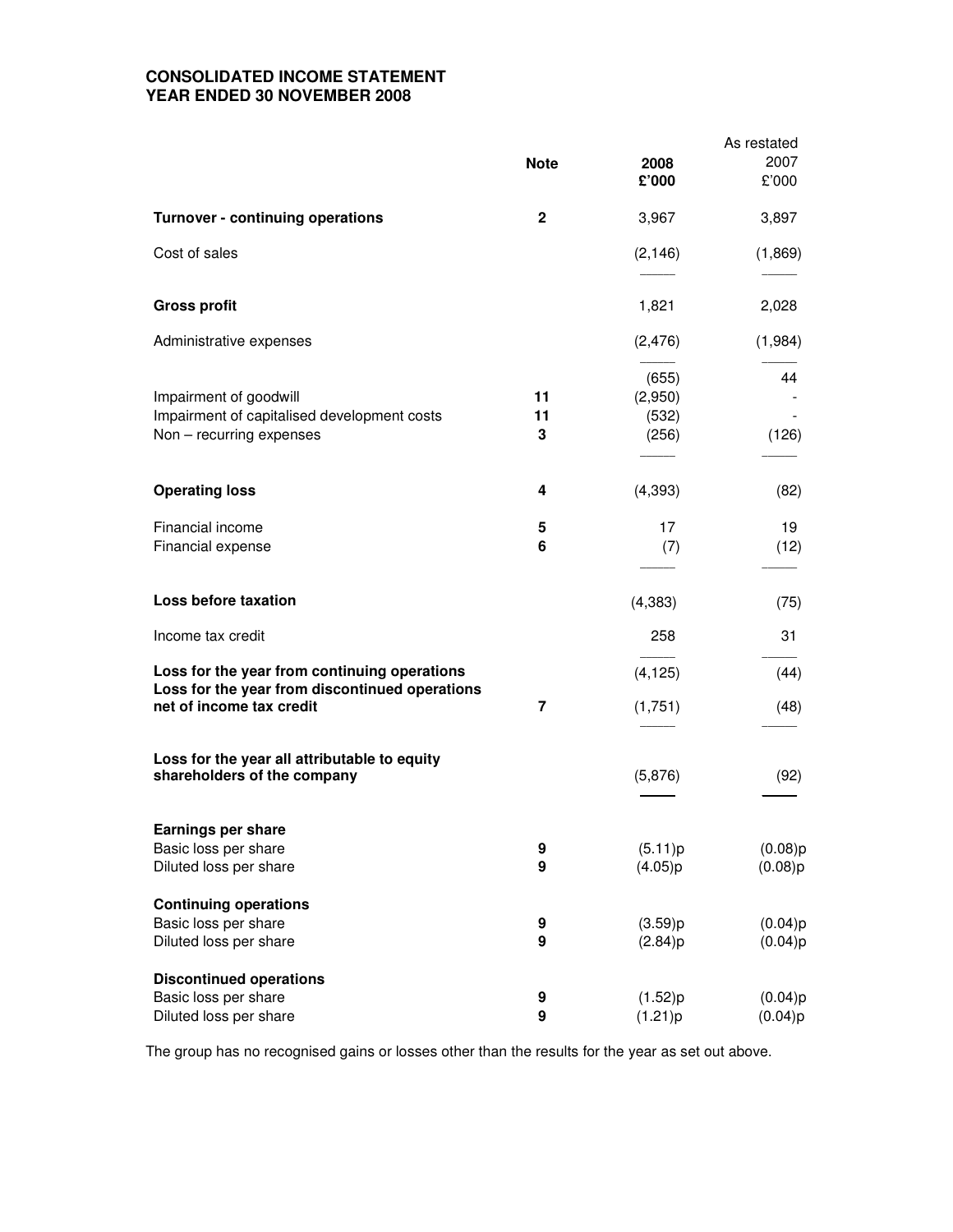# **CONSOLIDATED BALANCE SHEET YEAR ENDED 30 NOVEMBER 2008**

|                                                  | <b>Note</b> | 2008<br>£'000 | As restated<br>2007<br>£'000 |
|--------------------------------------------------|-------------|---------------|------------------------------|
| <b>Non-current assets</b>                        |             |               |                              |
| Property, plant & equipment                      | 12          | 192           | 198                          |
| Intangible assets                                | 11          | 2,988         | 7,046                        |
| Deferred income tax assets                       |             | 197           |                              |
| Total non-current assets                         |             | 3,377         | 7,244                        |
| <b>Current assets</b>                            |             |               |                              |
| Inventories                                      | 13          | 268           | 351                          |
| Trade and other receivables                      | 14          | 1,455         | 1,156                        |
| Cash and cash equivalents                        |             | 763           | 872                          |
|                                                  |             | 2,486         | 2,379                        |
| <b>Total assets</b>                              |             | 5,863         | 9,623                        |
| <b>Current liabilities</b>                       |             |               |                              |
| Other interest bearing loans and                 |             |               |                              |
| borrowings                                       |             | 2             | 6                            |
| Trade and other payables                         |             | 614           | 360                          |
| Accruals and deferred income                     |             | 1,577         | 915                          |
| Other financial liabilities<br>Other liabilities |             | 258           | 31<br>270                    |
|                                                  |             |               |                              |
| Total current liabilities                        |             | 2,451         | 1,582                        |
| Non - current liabilities                        |             |               |                              |
| Other interest bearing loans and                 |             |               |                              |
| borrowings                                       |             | 52            | 2                            |
| Total non - current liabilities                  |             | 52            | 2                            |
|                                                  |             |               |                              |
| <b>Total liabilities</b>                         |             | 2,503         | 1,584                        |
| <b>Net Assets</b>                                |             | 3,360         | 8,039                        |
|                                                  |             |               |                              |
| <b>Equity</b>                                    |             |               |                              |
| Share capital                                    | 15          | 779           | 549                          |
| Share premium account                            | 16          | 8,873         | 7,906                        |
| Capital redemption reserve                       | 16          | 191           | 160                          |
| Profit and loss account                          | 16          | (6, 483)      | (576)                        |
| Total equity attributable to                     |             |               |                              |
| equity shareholders                              | 17          | 3,360         | 8,039                        |
|                                                  |             |               |                              |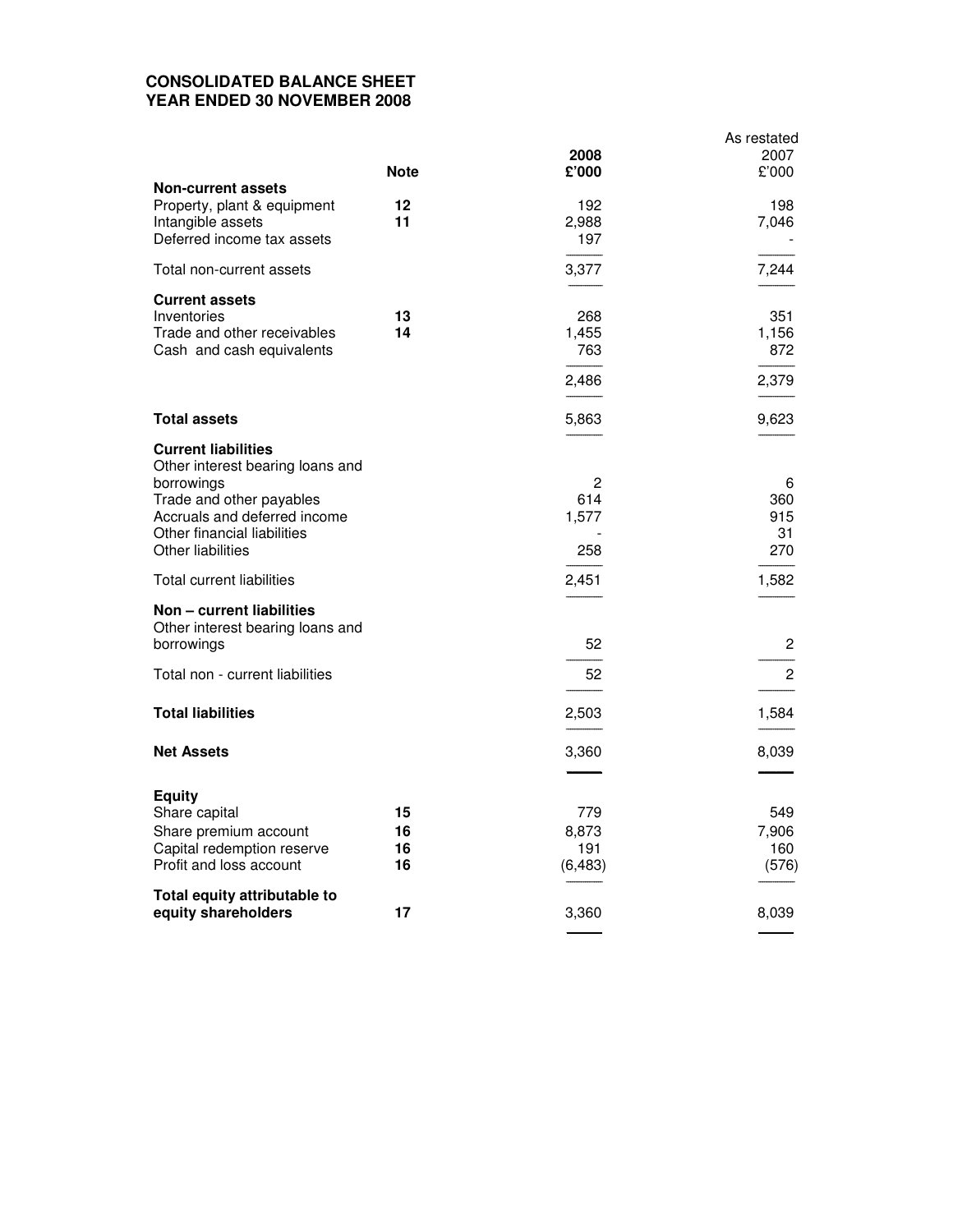# **CONSOLIDATED CASHFLOW STATEMENT YEAR ENDED 30 NOVEMBER 2008**

|                                                                                  |             |               | As restated   |
|----------------------------------------------------------------------------------|-------------|---------------|---------------|
|                                                                                  | <b>Note</b> | 2008<br>£'000 | 2007<br>£'000 |
| Cash flows from continuing operating activities                                  |             |               |               |
| Loss for the year attributable to equity<br>shareholders of the parent           | 16          | (5,876)       | (44)          |
| Adjusted for:<br>Disposal of subsidiary                                          |             | 1,751         |               |
| Depreciation<br>Amortisation of intangible assets                                |             | 81            | 65<br>53      |
| Impairment of intangible assets                                                  |             | 3,482         |               |
| Financial income<br>Financial expense                                            |             | (17)<br>7     | (19)<br>12    |
| <b>Taxation</b>                                                                  |             | (258)         | (31)          |
| Operating (loss)/profit before changes in working<br>capital and provisions      |             | (830)         | 36            |
|                                                                                  |             |               |               |
| Decrease in trade and other receivables<br>Decrease/(increase) in inventories    |             | 145<br>83     | 53<br>(34)    |
| Increase in trade and other payables                                             |             | 168<br>27     | 403<br>30     |
| Increase in provisions                                                           |             |               |               |
| Cash (absorbed)/generated from the continuing<br>operations                      |             | (407)         | 488           |
| Tax received/(paid)                                                              |             | 51            | (263)         |
| Net cash (outflow)/ inflow from continuing                                       |             |               |               |
| activities                                                                       |             | (356)         | 225           |
| Cash flows from investing in continuing activities                               |             |               |               |
| Interest received                                                                |             | 17            | 19            |
| Expenditure on business acquisitions<br>Cash acquired with subsidiary            |             | (830)<br>15   | (4)           |
| Acquisition of property, plant and equipment<br>Acquisition of intangible assets |             | (67)          | (106)<br>(97) |
|                                                                                  |             |               |               |
| Net cash outflow from investing in continuing<br>activities                      |             | (865)         | (188)         |
|                                                                                  |             |               |               |
| Cash flows from financing continuing activities                                  |             |               |               |
| Interest paid<br>Issue of equity share capital                                   |             | (7)<br>1,265  | (12)          |
| Cost of share issues<br>Repayment of borrowings                                  |             | (68)<br>(45)  | (143)         |
|                                                                                  |             |               |               |
| Net cash inflow/ (outflow) from financing<br>continuing activities               |             | 1,145         | (155)         |
|                                                                                  |             |               |               |
| Net decrease in cash and cash equivalents<br>Cash from discontinued operations   | 18<br>7     | (76)<br>(33)  | (118)<br>(12) |
| Opening cash and cash equivalents                                                |             | 872           | 1,002         |
|                                                                                  |             |               |               |
| <b>Closing cash and cash equivalents</b>                                         |             | 763           | 872           |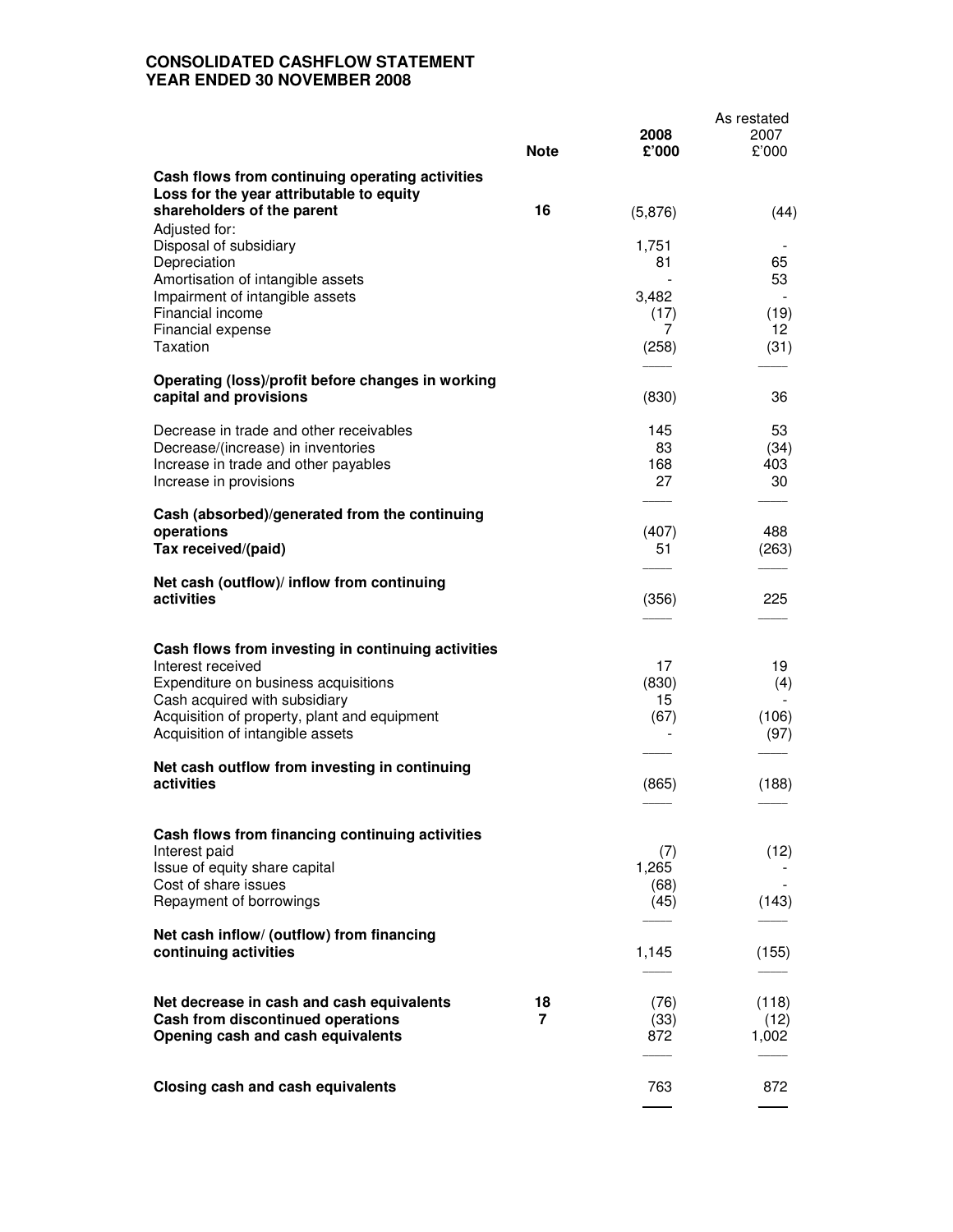### **NOTES TO THE FINANCIAL STATEMENTS YEAR ENDED 30 NOVEMBER 2008**

### **1 ACCOUNTING POLICIES**

The following accounting policies represent the group's revised policies under IFRS which have been adopted by the group in its financial statements for the year ended 30 November 2008.

The accounting policies below have been applied consistently to both periods. The comparative income statement has been re-presented as if an operation discounted during the current year had been discontinued from the start of the comparative year.

### *IFRS transitional arrangements*

Access Intelligence plc reported under UK GAAP in its previous financial statements for the year ended 30 November 2007. A reconciliation of profits as reported under UK GAAP for the year ended 30 November 2007 to the revised profits and net assets reported under IFRS as at that date was provided in the company's interim announcement issued in August 2008. Copies of this interim statement are available on the company's website.

### *Basis of consolidation*

The group financial statements comprise the financial statements of the company and all of its subsidiary undertakings made up to the financial year end. Subsidiaries are entities controlled by the group. Control exists when the group has the power, directly or indirectly, to govern the financial and operating policies of an entity so as to obtain benefits from its activities. In assessing control, potential voting rights that are currently exercisable or convertible are taken into account. The financial statements of subsidiaries are included in the consolidated financial statements from the date that control commences until the date that control ceases.

The results of subsidiary undertakings acquired or disposed of in the year are included in the Group Income Statement from the effective date of acquisition or to the effective date of disposal. Accounting policies are consistently applied throughout the group. Inter-company balances and transactions have been eliminated. Material profits from inter company sales, to the extent that they are not yet realised outside the group, have also been eliminated.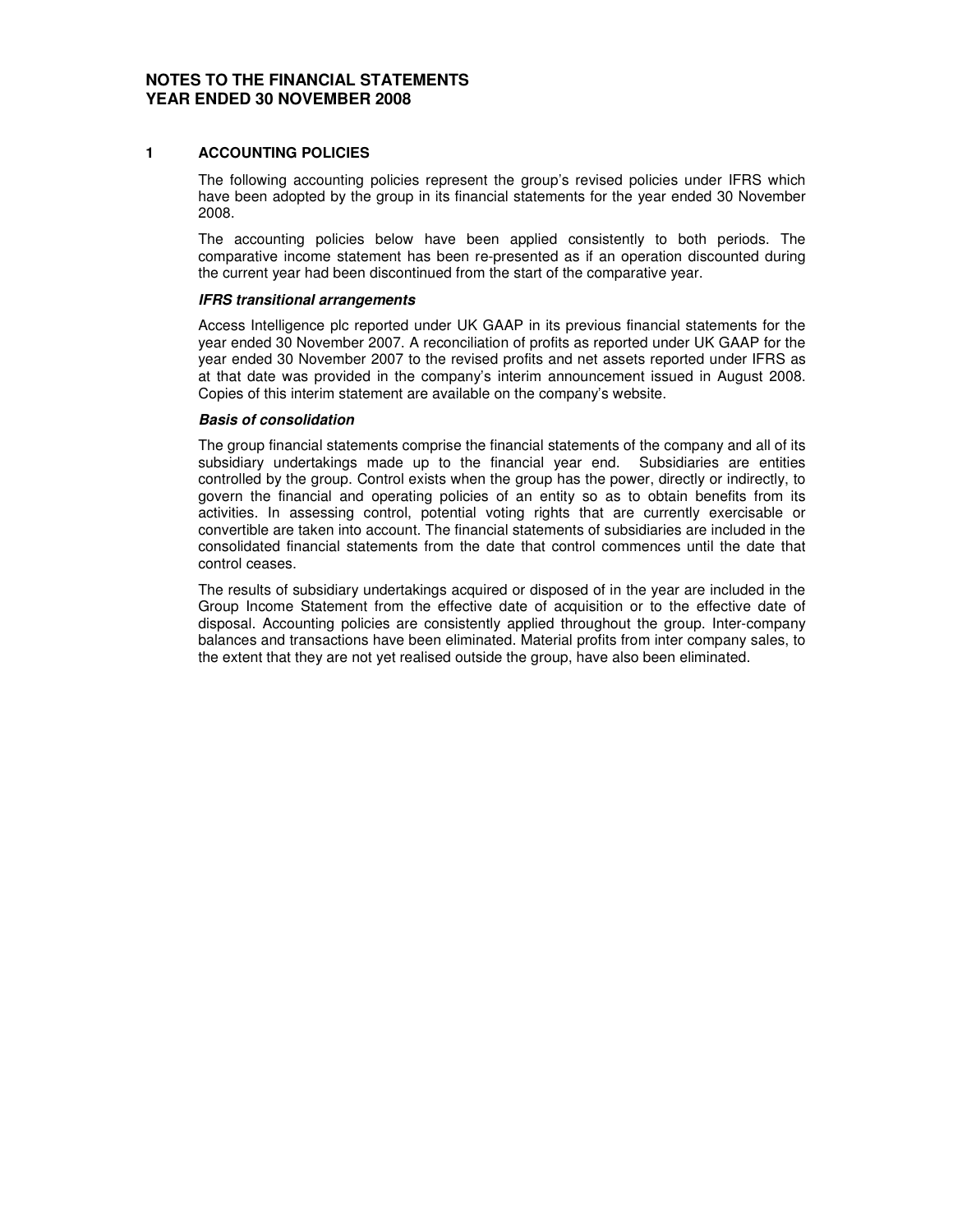## **2 TURNOVER**

The turnover, operating loss and net assets of the group are attributable to one class of business. The group operates from one geographical segment with all of its turnover being within the United Kingdom.

#### *Segment reporting*

Segment information is presented in respect of the group's business segments which are based upon the group's management and internal business reporting.

Inter-segment pricing is determined on an arm's length basis.

Segment results, assets and liabilities include items directly attributable to a segment as well as those that can be allocated on a reasonable basis. Unallocated items comprise mainly head office expenses.

Segment capital expenditure is the total cost incurred in the year to acquire property, plant and equipment and intangibles, other than goodwill.

#### *Business segments*

The group comprises the following main business segments:

- Software as a service
- Data management
- Other

The segment information for the year ended 30 November 2008 is as follows:-

|                                                                                       | Software as<br>a service    | Data<br>management       | Other<br>segment            | Head<br>office | Total                         |
|---------------------------------------------------------------------------------------|-----------------------------|--------------------------|-----------------------------|----------------|-------------------------------|
| Total segment revenue                                                                 | £'000<br>1,419              | £'000<br>2,347           | £'000<br>201                |                | £'000<br>3,967                |
| Segment result<br>Non-recurring expenses<br>Impairment of capitalise                  | (172)<br>(7)                | (85)                     | 29                          | (427)<br>(249) | (655)<br>(256)                |
| development costs<br>Impairment of goodwill<br>Net finance costs<br>Income tax credit | (347)<br>(1,958)<br>2<br>95 | (67)<br>(630)<br>8<br>28 | (118)<br>(362)<br>(2)<br>15 | 2<br>120       | (532)<br>(2,950)<br>10<br>258 |
| Total assets                                                                          | 1,848                       | 1,111                    | 72                          | 5,647          | 5,863                         |
| <b>Total liabilities</b>                                                              | 1,770                       | 984                      | 123                         | 835            | 2,503                         |

The segment information for the year ended 30 November 2007 is as follows:-

|                                                | Software as<br>a service | Data<br>management | Other<br>segment | Head<br>office           | Total |
|------------------------------------------------|--------------------------|--------------------|------------------|--------------------------|-------|
|                                                | £'000                    | £'000              | £'000            |                          | £'000 |
| Total segment revenue                          | 1,347                    | 2,338              | 212              | $\overline{\phantom{a}}$ | 3,897 |
| Segment result                                 | (51)                     | 41                 | (23)             | 77                       | 44    |
| Non-recurring expenses<br>Unallocated expenses | (30)                     | (96)               |                  |                          | (126) |
| Net finance costs                              | 11                       | 4                  | (2)              | (6)                      |       |
| Income tax credit                              | 24                       | 16                 |                  | (9)                      | 31    |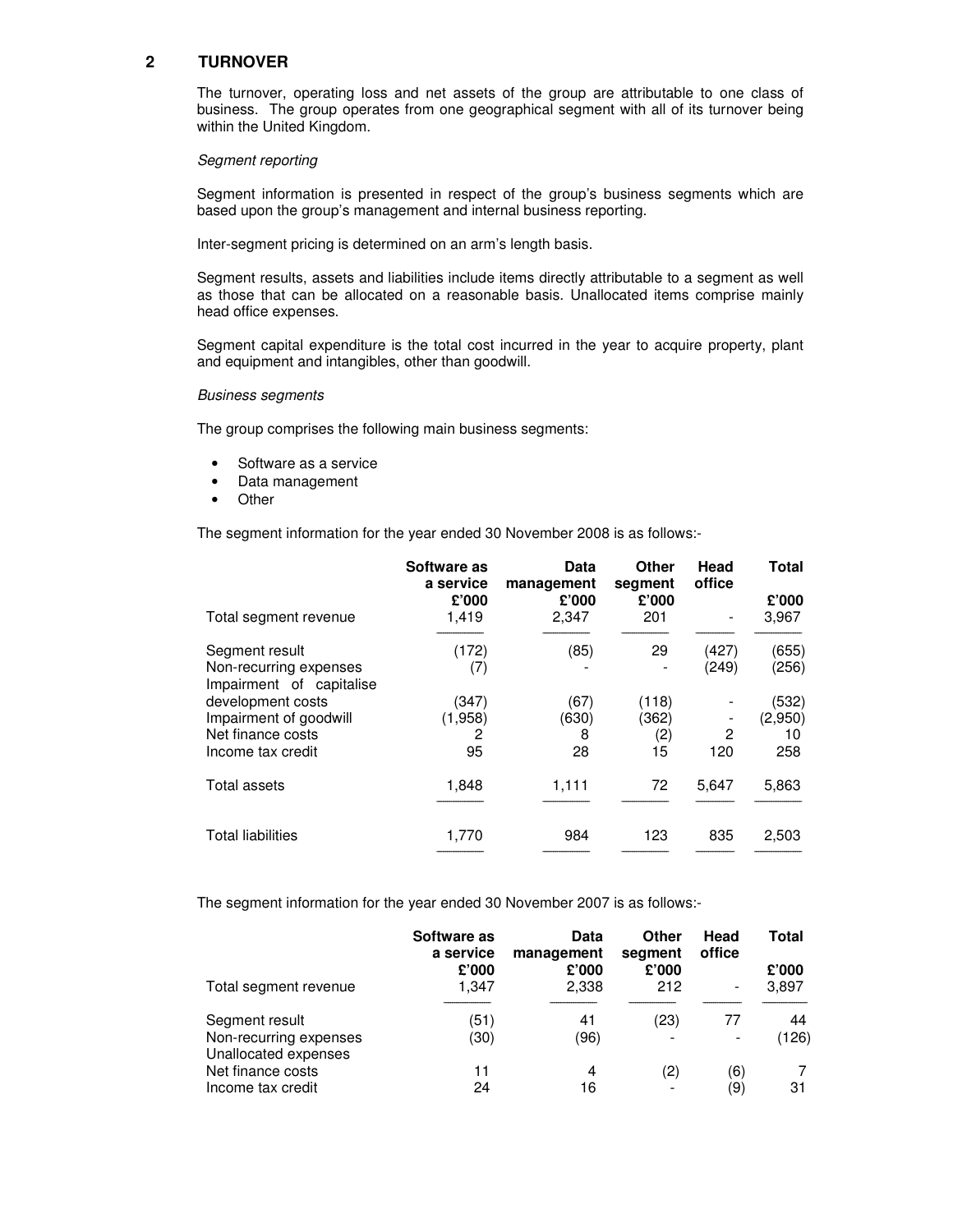| Total assets      | 1.400 | 1.786 | 98  | 9.220 | 9.623 |
|-------------------|-------|-------|-----|-------|-------|
| Total liabilities | 724   | 1.574 | 191 | 592   | 1.584 |

# **3 NON - RECURRING COSTS**

The group has made provision for non-recurring costs as follows:

|                                             | 2008<br>£'000 | 2007<br>£'000 |
|---------------------------------------------|---------------|---------------|
| Closure of offices and staff redundancy     | 57            | 126           |
| Costs of failed sale                        | 44            |               |
| Costs of reorganising Board and head office | 155           |               |
|                                             |               |               |
|                                             | 256           | 126           |
|                                             |               |               |

## **4 OPERATING LOSS**

Operating loss is stated after charging:-

|                                                  | 2008<br>£'000 | As restated<br>2007<br>£'000 |
|--------------------------------------------------|---------------|------------------------------|
| Depreciation of tangible fixed assets            | 81            | 65                           |
| Impairment of goodwill                           | 2,950         |                              |
| Impairment and amortisation of development costs | 532           | 56                           |
| Operating lease charges - land and buildings     | 95            | 100                          |
| - others                                         |               | 5                            |
| Auditors' remuneration                           | 32            | 36                           |

Auditors' remuneration is further analysed as:-

|                                                                                                                                                                             | 2008<br>£'000 | 2007<br>£'000 |
|-----------------------------------------------------------------------------------------------------------------------------------------------------------------------------|---------------|---------------|
| Fees payable to the company's auditor for the audit of the<br>company's annual accounts<br>Fees payable to the company's auditor and its associates for<br>other services:- | 8             | 5             |
| The audit of the company's subsidiaries, pursuant to legislation<br>Tax services                                                                                            | 17<br>5       | 22<br>5       |
| Other services                                                                                                                                                              | 2             | 4             |

## **5 FINANCIAL INCOME**

| 2008  | 2007  |
|-------|-------|
| £'000 | £'000 |

**\_\_\_ \_\_\_**

**\_\_\_\_\_ \_\_\_\_\_**

Interest receivable 19 and 19 and 17 and 19 and 19 and 19 and 19 and 19 and 19 and 19 and 19 and 19 and 19 and 19 and 19 and 19 and 19 and 19 and 19 and 19 and 19 and 19 and 19 and 19 and 19 and 19 and 19 and 19 and 19 and

## **6 INTEREST PAYABLE AND SIMILAR CHARGES**

|                                                  | 2008<br>£'000 | 2007<br>£'000 |
|--------------------------------------------------|---------------|---------------|
| Interest payable on redeemable preference shares |               | 10            |
| Interest on bank loans and overdraft             | З             |               |
| Interest on hire purchase contracts              | 3             | $\mathcal{P}$ |
|                                                  |               |               |
|                                                  |               |               |
|                                                  |               |               |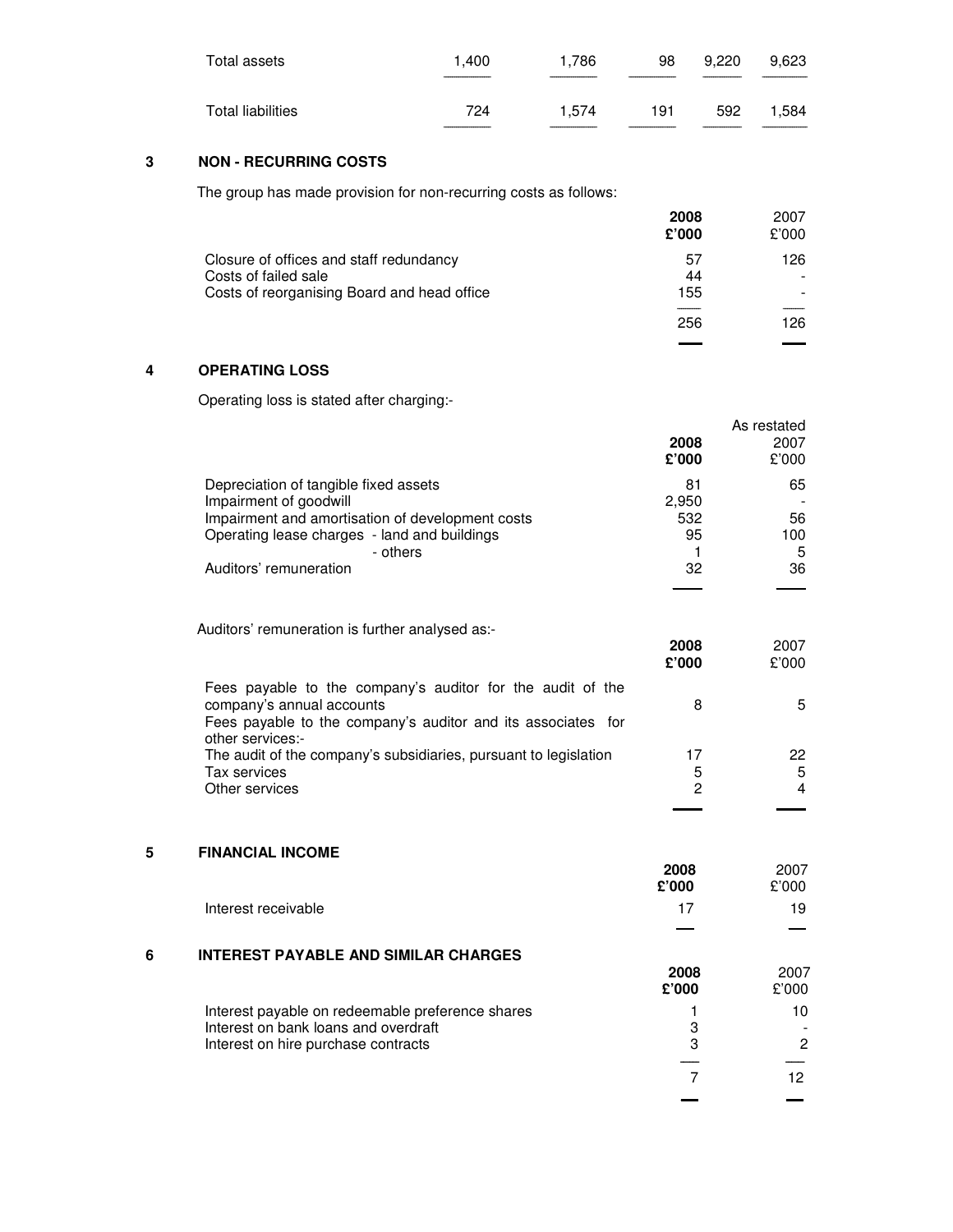## **7 DISCONTINUED OPERATION**

On 16 October 2008 the Group sold the share capital of The Marketing Guild Limited for £1. This company was one of the legacy businesses acquired when the Group was admitted to AIM. The business was not a discontinued operation or classified as held for resale as at 30 November 2007 and the comparative income statement has been re-presented to show the discontinued operation separately from continuing operations.

| <b>Note</b> | 2008<br>£'000          | 2007<br>£'000      |
|-------------|------------------------|--------------------|
|             | 79<br>(82)             | 171<br>(220)       |
|             | (3)                    | (49)               |
|             | (2)                    | (48)               |
|             | (1,707)<br>(34)<br>(8) |                    |
|             | (1,751)                | (48)               |
|             | (1.52)p<br>(1.21)p     | (0.04)p<br>(0.04)p |
|             | (33)                   | (13)               |
|             | (33)                   | (12)               |
|             |                        |                    |

#### **Effect of disposal on the financial position of the group**

|                           | 2008<br>£'000 |
|---------------------------|---------------|
| Development costs         | (22)          |
| Other receivables         | (12)          |
| Cash and cash equivalents | (25)          |
| Other payables            | 25            |
| <b>Net liabilities</b>    | (34)          |
|                           |               |

### **8 LOSS ATTRIBUTABLE TO MEMBERS OF THE PARENT COMPANY**

As permitted by Section 230 of the Companies Act, the profit and loss account of the parent company is not presented as part of these accounts. The parent company's loss for the financial year amounted to £5,005,000 (2007: profit £64,000).

### **9 EARNINGS PER SHARE**

The calculation of earnings per share is based upon the loss after taxation of £5,876,000 (2007: £92,000) divided by the weighted average number of ordinary shares in issue during the year which was 114,968,122 (2007: 109,800,999). The weighted average number of ordinary shares used in the calculation of diluted earnings per share is 145,028,987 (2007: 115,082,987). This has been adjusted for the effect of potentially dilutive share options granted under the company's share option schemes.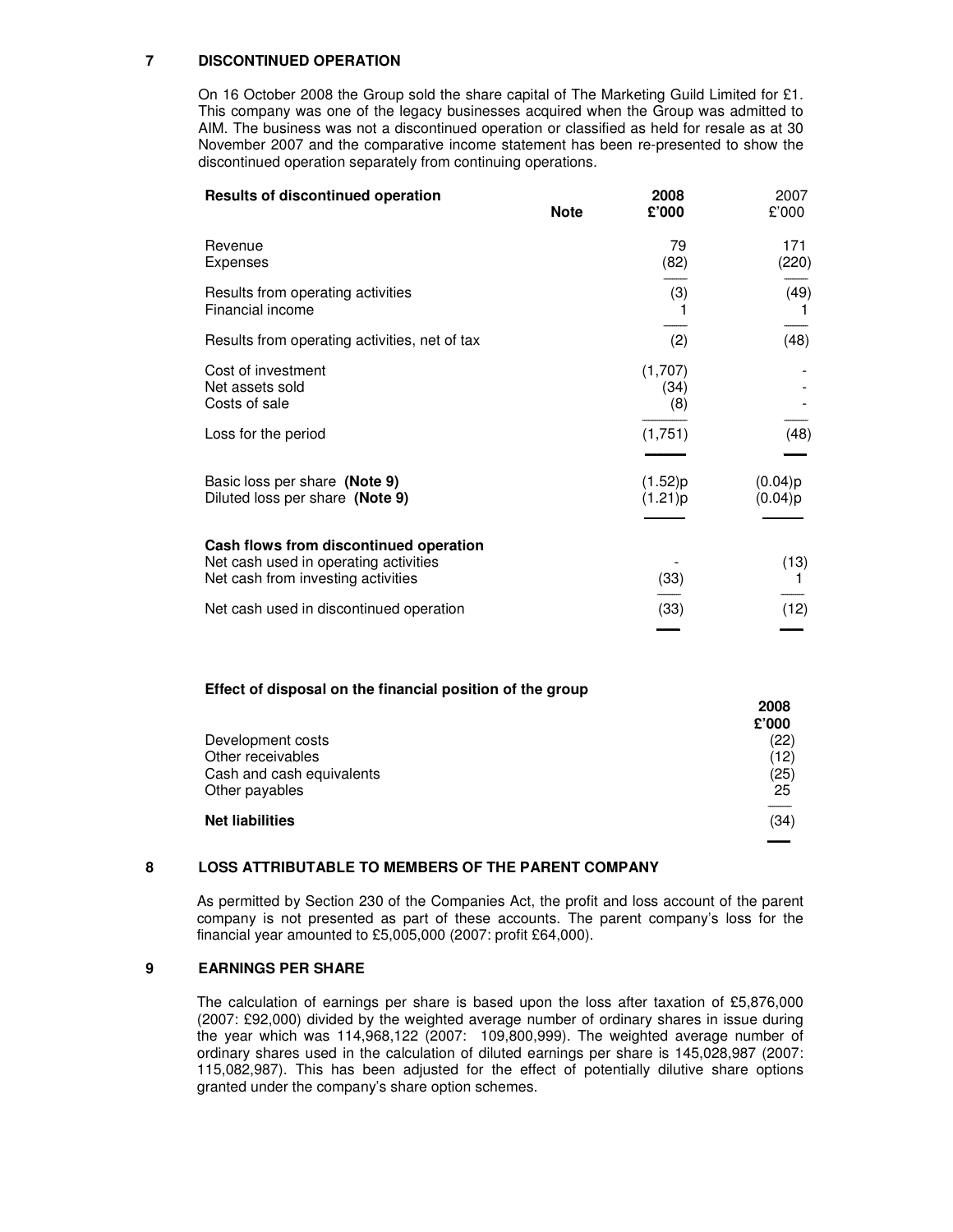An adjusted earnings per share and a diluted adjusted earnings per share, which exclude goodwill amortisation, have also been calculated to allow shareholders to gain a clearer understanding of the trading performance of the group. This has been computed as follows:

|                                                             | Loss<br>after tax<br>£'000 | 2008<br>Weighted<br>average no.<br>of shares | Loss per<br>share (pence) | Loss<br>after tax<br>£'000 | 2007<br>Weighted<br>average no. of<br>shares | Earnings per<br>share (pence) |
|-------------------------------------------------------------|----------------------------|----------------------------------------------|---------------------------|----------------------------|----------------------------------------------|-------------------------------|
| Earnings attributable<br>to ordinary<br>shareholders from   |                            |                                              |                           |                            |                                              |                               |
| continuing activities<br>Loss attributable to               | (4, 125)                   | 114,968,122                                  | (3.59)p                   | (44)                       | 109,800,999                                  | (0.04)p                       |
| discontinued activity                                       | (1,751)                    |                                              | $(1.52)$ p                | (48)                       |                                              | (0.04)p                       |
| Loss for the year<br>Dilutive effect of                     | (5,876)                    | 114,968,122                                  | (5.11)p                   | (92)                       | 109,800,999                                  | (0.08)p                       |
| options<br>Diluted earnings per<br>share on continuing      |                            | 30,060,865                                   |                           |                            | 5,261,968                                    |                               |
| activities<br>Diluted earnings per<br>share on discontinued | (4, 125)                   | 145.028.987                                  | (2.84)p                   | (44)                       | 115,062,967                                  | (0.04)p                       |
| activities<br>Diluted earnings per                          | (1,751)                    | 145,028,987                                  | (1.21)p                   | (48)                       | 115,062,967                                  | (0.04)p                       |
| share for the year                                          | (5,876)                    | 145,028,987                                  | (4.12)p                   | (92)                       | 115,062,967                                  | $(0.08)$ p                    |
|                                                             |                            |                                              |                           |                            |                                              |                               |

## **10 PURCHASE OF SUBSIDIARY UNDERTAKING AND BUSINESS**

On 5 November 2008 the Group acquired 100% of the share capital of Solcara Limited, a UK search and information management company.

The fair and book values of the assets and goodwill acquired is set out below:

|                                     | <b>Book value</b><br>£'000 | <b>Adjustment</b><br>£'000 | <b>Fair value</b><br>£'000 |
|-------------------------------------|----------------------------|----------------------------|----------------------------|
| Net liabilities acquired            |                            |                            |                            |
| Fixtures, fittings and equipment    | 8                          |                            | 8                          |
| Trade debtors and other receivables | 446                        |                            | 446                        |
| Cash and cash equivalents           | 15                         |                            | 15                         |
| Creditors                           | (746)                      |                            | (746)                      |
| Bank borrowings                     | (48)                       |                            | (48)                       |
|                                     | (325)                      |                            | (325)                      |
| Goodwill                            | 1,155                      |                            | 1,155                      |
|                                     | 830                        |                            | 830                        |
|                                     |                            |                            |                            |
| Made up of:-                        |                            |                            |                            |
| Consideration                       | 750                        |                            | 750                        |
| Costs                               | 80                         |                            | 80                         |
|                                     |                            |                            |                            |
|                                     | 830                        |                            | 830                        |
|                                     |                            |                            |                            |

Goodwill represents the value of synergies and the acquiree's assembled workforce.

Below is a summary of the consolidated income statement showing information separated between continuing operations and acquisitions: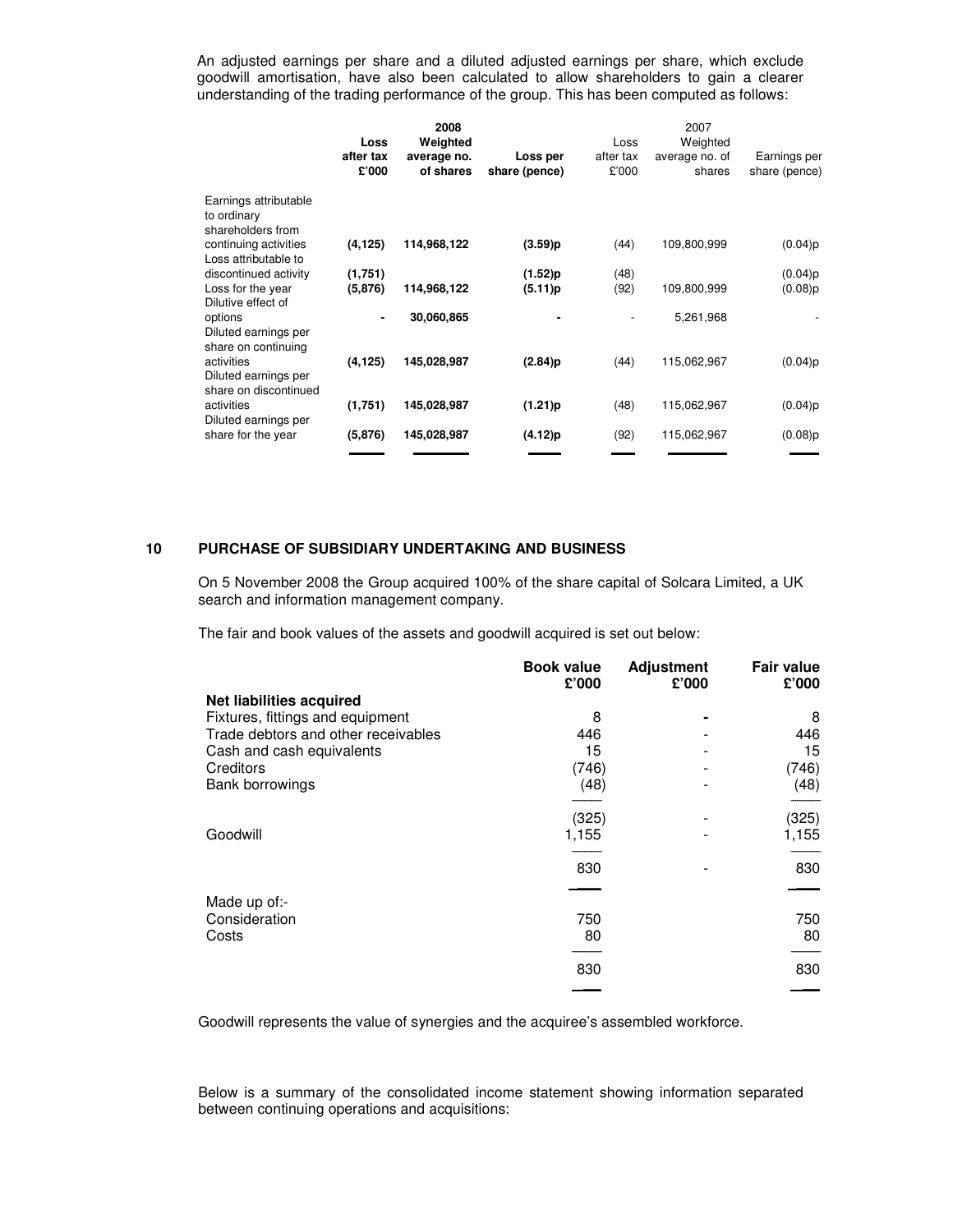|                         | <b>From</b><br>continuing<br>operations<br>£'000 | <b>Acquisition</b><br>£'000 | <b>Total</b><br>£'000 |
|-------------------------|--------------------------------------------------|-----------------------------|-----------------------|
| Turnover                | 3,879                                            | 88                          | 3,967                 |
| Gross profit            | 1,805                                            | 16                          | 1,821                 |
| Administrative expenses | (6, 145)                                         | (69)                        | (6,214)               |
| Operating loss          | (4,340)                                          | (53)                        | (4, 393)              |
|                         |                                                  |                             |                       |

If the acquisition had occurred on 1 December 2007, management estimates that consolidated revenue would have been £5.437m and consolidated loss for the year would have been £4.374m.

### **11 INTANGIBLE FIXED ASSETS**

|                                                            | <b>Development</b><br>costs<br>£'000 | <b>Goodwill</b><br>£'000 | Total<br>£'000   |
|------------------------------------------------------------|--------------------------------------|--------------------------|------------------|
| Cost                                                       |                                      |                          |                  |
| At 1 December 2007                                         | 681                                  | 6,491                    | 7,172            |
| Additions<br>Disposed with subsidiary                      | (42)                                 | 1,154<br>(1,707)         | 1,154<br>(1,749) |
| At 30 November 2008                                        | 639                                  | 5,938                    | 6,577            |
| <b>Amortisation and impairment</b>                         |                                      |                          |                  |
| At 1 December 2007                                         | 126                                  |                          | 126              |
| Disposed with subsidiary<br>Impairment charge for the year | (19)<br>532                          | 2,950                    | (19)<br>3,482    |
| At 30 November 2008                                        | 639                                  | 2,950                    | 3,589            |
| <b>Net Book Value</b>                                      |                                      |                          |                  |
| At 30 November 2008                                        |                                      | 2,988                    | 2,988            |
| At 30 November 2007                                        | 555                                  | 6,491                    | 7,046            |
|                                                            |                                      |                          |                  |

## **Finance lease agreements**

Included within net book value of £2,988,000 is £nil (2007: £18,000) relating to assets held under finance lease agreements. The impairment charged to the financial statements in the year in respect of such assets amounted to £16,000 (2007: £2,000).

#### **Recoverability of development costs**

An impairment review was triggered in the year for the carrying values of the intangible assets, representing the development of new projects, as a result of the change in direction of the group and its products which is to be followed by new management. As a result all previously capitalised development costs are seen to be fully impaired.

### **Impairment testing for cash-generating units containing goodwill**

For the purpose of impairment testing, goodwill is allocated to the group's operating companies which represent the lowest level within the group at which the goodwill is monitored for internal management accounts purposes.

The aggregate carrying amounts of goodwill allocated to each business segment are:-

|                       | 2008<br>£'000 | 2007<br>£'000 |
|-----------------------|---------------|---------------|
| Software as a service | 2.188         | 2.992         |
| Data Management       | 800           | 1.430         |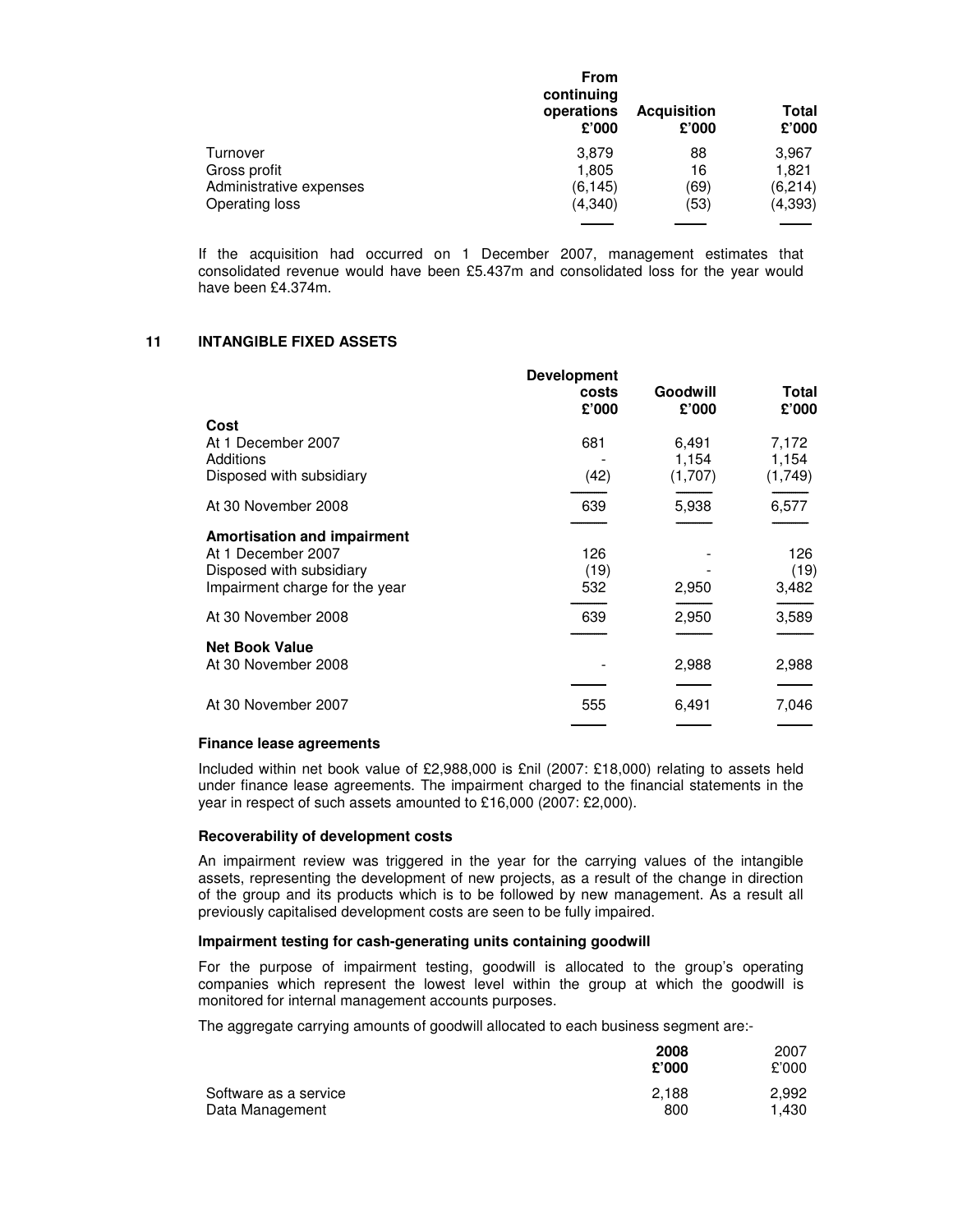| Other | $\overline{\phantom{a}}$ | 2,069  |
|-------|--------------------------|--------|
|       | 2,988                    | 6,490  |
|       |                          | ______ |

The value in use was determined by discounting the future cash flows generated from the continuing operation of the business segment and was based on the following assumptions:

- Cash flows were projected based on actual operating results and a one year Group trading forecast.
- • Cash flows were extrapolated for a further 4 years based on a growth rate of 2% per annum in years 2 to 4.
- The weighted average cost of capital is 5%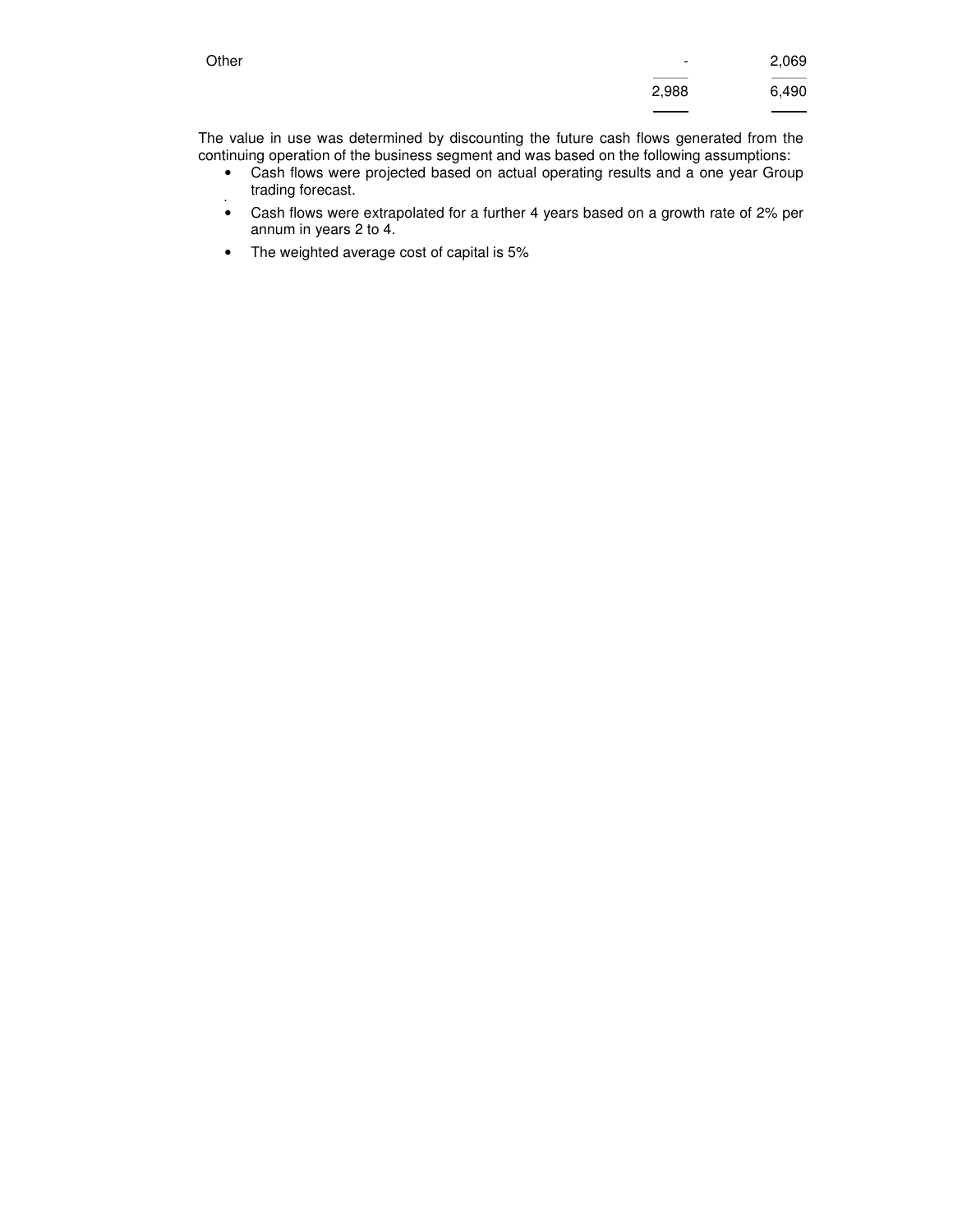|                                                                                                                       | <b>Fixtures</b><br>fittings and<br>equipment<br>£'000 |
|-----------------------------------------------------------------------------------------------------------------------|-------------------------------------------------------|
| Cost<br>At 1 December 2007<br>Additions<br>Fully depreciated<br>On acquisition of subsidiary                          | 598<br>67<br>(52)<br>8                                |
| At 30 November 2008                                                                                                   | 621                                                   |
| <b>Depreciation</b><br>At 1 December 2007<br>Charge for the year<br>Fully depreciated<br>On acquisition of subsidiary | 400<br>81<br>(52)                                     |
| At 30 November 2008                                                                                                   | 429                                                   |
| <b>Net Book Value</b><br>At 30 November 2008                                                                          | 192                                                   |
| At 30 November 2007                                                                                                   | 198                                                   |
|                                                                                                                       |                                                       |

## **13 INVENTORIES**

|             | 2008<br>£'000 | 2007<br>£'000 |
|-------------|---------------|---------------|
| Consumables | 268           | 351<br>___    |

# **14 TRADE AND OTHER RECEIVABLES**

|                                | 2008<br>£'000 | 2007<br>£'000 |
|--------------------------------|---------------|---------------|
| <b>Current assets</b>          |               |               |
| Trade debtors                  | 992           | 909           |
| VAT                            | 35            | 9             |
| Current income tax receivable  | 55            | 45            |
| Prepayments and accrued income | 373           | 193           |
|                                | 1.455         | .156          |

\_\_\_\_\_\_ \_\_\_\_\_\_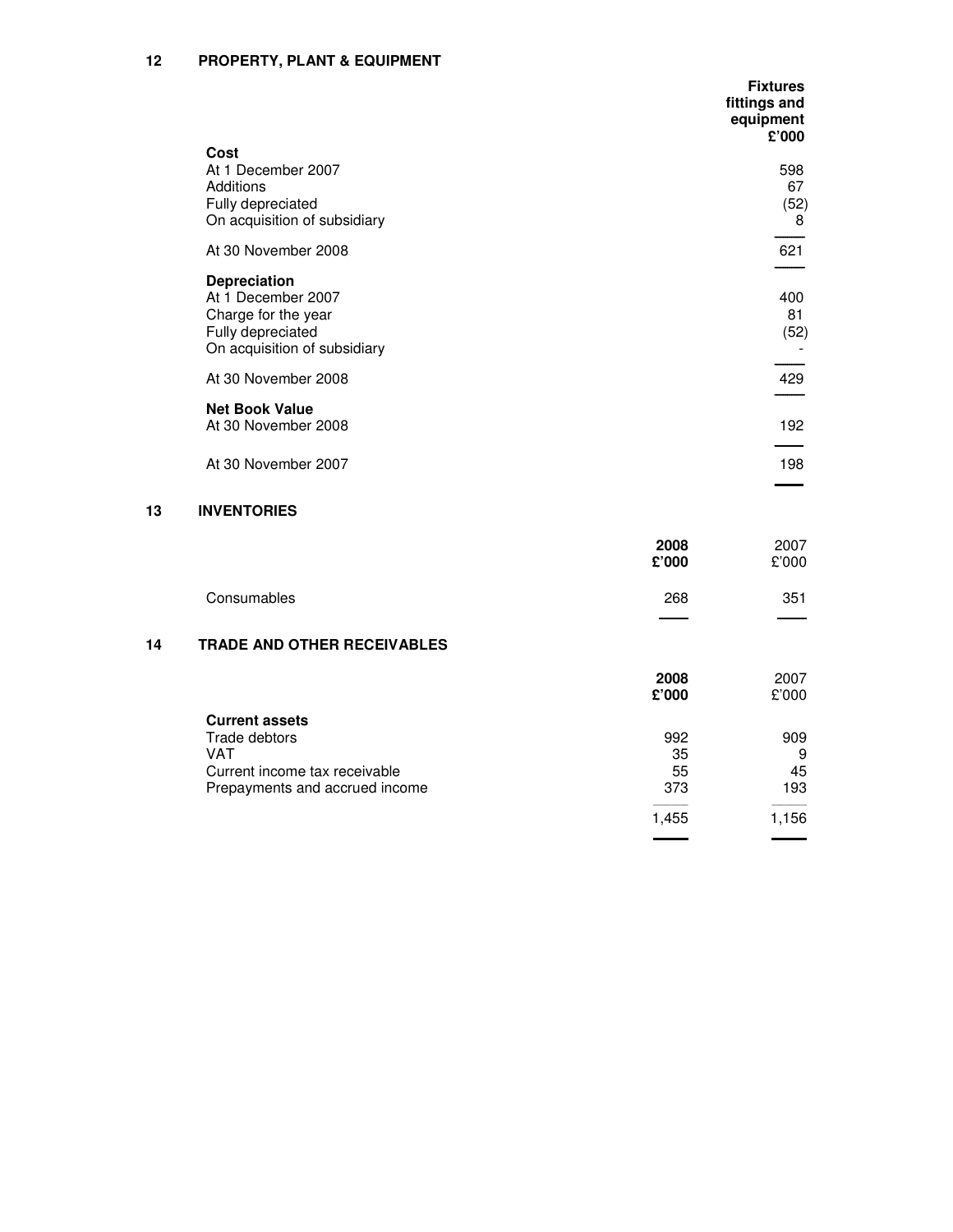## **15 SHARE CAPITAL**

| <b>Equity</b>                                                                | 2008<br>£'000 | 2007<br>£'000 |
|------------------------------------------------------------------------------|---------------|---------------|
| <b>Authorised:</b><br>Equity: 175,000,000 Ordinary shares of 0.5p each       | 878           | 878           |
| Allotted, issued and fully paid:<br>154,800,999 Ordinary shares of 0.5p each |               |               |
| (2007: 109,800,999 ordinary shares of 0.5p each)                             | 779           | 549           |
| Non-equity                                                                   |               |               |
| Authorised:<br>191,177 8.5% Redeemable preference shares of £1 each          | 191           | 191           |
| 50,000 Redeemable shares of £1 each                                          | 50<br>241     | 50<br>241     |
| Allotted, issued and fully paid:                                             |               |               |
| Nil 8.5% Redeemable preference shares of £1 each<br>(2007:31,177)            |               | 31            |

On 23 October 2008 the company issued 46,000,000 shares of 0.5 pence each at a price of 2.75 pence.

Ordinary share options granted and subsisting at 30 November 2008 were as follows:

| Date of grant    | <b>Option price</b> | <b>Number of shares</b> | <b>Exercisable between</b> |
|------------------|---------------------|-------------------------|----------------------------|
| 4 November 2003  | 9.25p               | 775,000                 | Nov 2006 - Nov 2013        |
| 13 December 2004 | 10.0 <sub>p</sub>   | 1,207,500               | Dec 2007 - Dec 2017        |
| 17 October 2005  | 8.0 <sub>p</sub>    | 900.000                 | $Oct 2008 - Oct 2018$      |
| 24 April 2006    | 7.5p                | 911,968                 | April 2009 - April 2006    |
| 17 November 2006 | 6.75p               | 966,667                 | Nov 2009 - Nov 2016        |
| 1 February 2008  | 2.75 <sub>p</sub>   | 2,000,000               | Feb 2001 - Feb 2018        |
| 23 October 2008  | 2.75p               | 23,300,000              | No time limit              |

No adjustment has been made to the reserves for the cost of granting these share options under FRS20 ' Share Based Payments' because the materiality of the transaction is insufficient to warrant adjustment.

## **16 RESERVES**

|                                         | <b>Share</b><br><b>Premium</b><br>£'000 | Capital<br>Redemption<br>£'000 | <b>Profit &amp;</b><br>Loss<br>£'000 |
|-----------------------------------------|-----------------------------------------|--------------------------------|--------------------------------------|
| At 1 December 2007<br>Loss for the year | 7.906                                   | 160                            | (576)<br>(5,876)                     |
| Arising on issue of share capital       | 967                                     |                                |                                      |
| Redemption value of preference shares   |                                         | -31                            | (31)                                 |
| At 30 November 2008                     | 8,873                                   | 191                            | (6, 483)                             |
|                                         |                                         |                                |                                      |

## **17 RECONCILIATION OF MOVEMENT IN EQUITY SHAREHOLDERS' FUNDS**